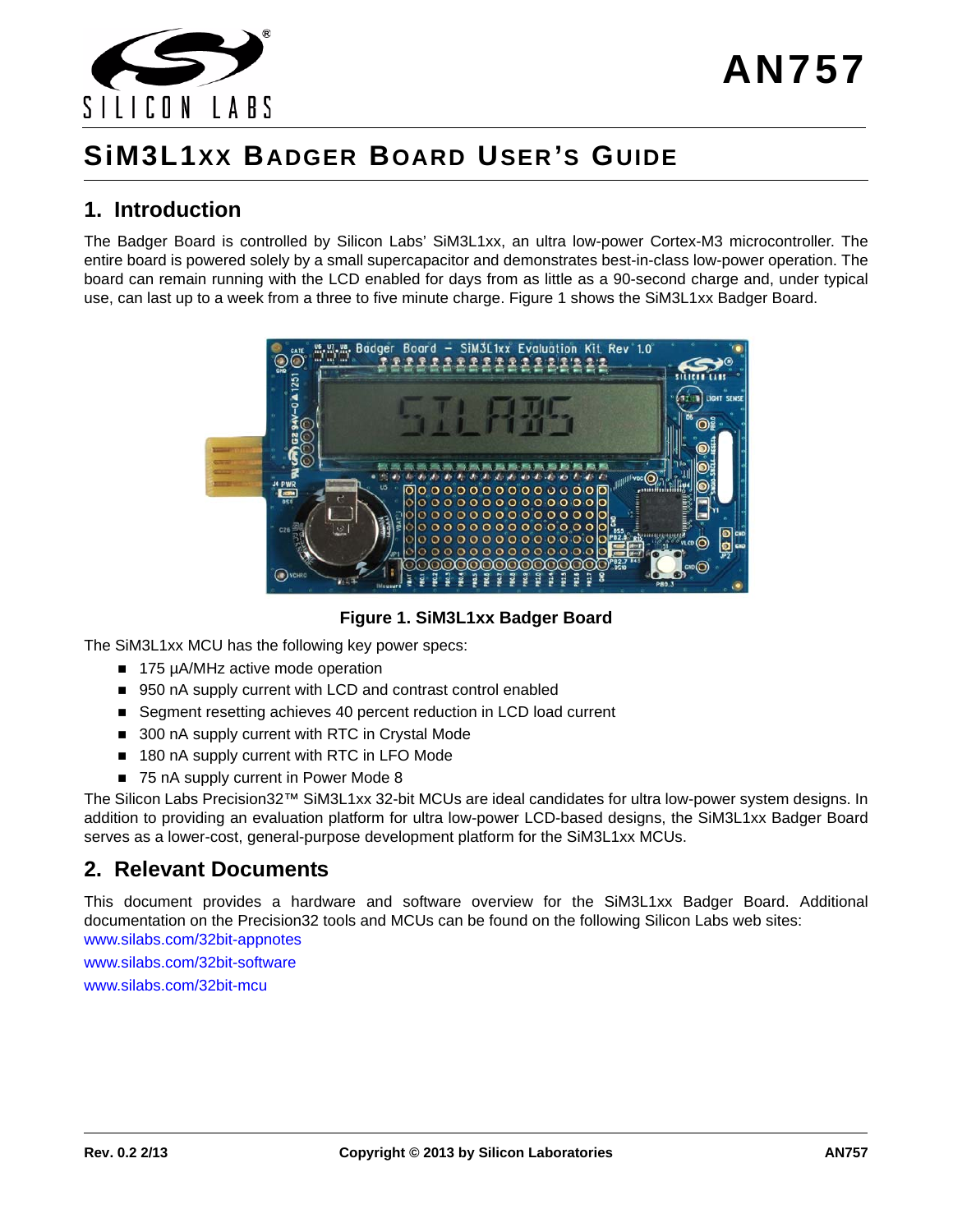# **AN757**

# **3. Hardware Setup**

Connect the badger board to a USB port on the PC using the USB extender cable shown in [Figure 2](#page-1-0). Once the board is plugged in, the blue LED (DS9) will turn on indicating that the badger board is ready for use.



**Figure 2. USB Extension Cable**

# <span id="page-1-2"></span><span id="page-1-0"></span>**4. Firmware Update**

To ensure that the badger board has the latest firmware, it is recommended to perform a firmware update. The firmware update utility is installed by default at the following location:

C:\Silabs\Reference\_Designs\BadgerBoard\Utilities\FlashProgrammer\update\_firmware.bat

Double-click on the batch file to update firmware. [Figure 3](#page-1-1) shows a screen capture of a successful firmware update.

|            |                      |                              | ty.exe -i -r 1 -e 2 Badger Board Firmware v1.1.0.hex<br>Attempting connection. Port: swj Reset: before |  |  |
|------------|----------------------|------------------------------|--------------------------------------------------------------------------------------------------------|--|--|
|            |                      |                              | Connected to Adapter SN: TS004303CC                                                                    |  |  |
|            | Connected SMD.       |                              |                                                                                                        |  |  |
|            |                      | Performing User Space Erase. |                                                                                                        |  |  |
|            | Performing Download. |                              |                                                                                                        |  |  |
| $3\%$      |                      |                              | Page Address: 0x00000000 Status: Written                                                               |  |  |
| 62         |                      |                              | Page Address: 0x00000400 Status: Mritten                                                               |  |  |
| $9\%$      |                      |                              | Page Address: 0x00000800 Status: Mritten                                                               |  |  |
| 12%        |                      |                              | Page Address: 0x00000C00 Status: Mritten                                                               |  |  |
| 15%        |                      |                              | Page Address: 0x00001000 Status: Mritten                                                               |  |  |
| 18%        |                      |                              | Page Address: 0x00001400 Status: Mritten                                                               |  |  |
| 21%        |                      |                              | Page Address: 0x00001800 Status: Mritten                                                               |  |  |
| 25%        |                      |                              | Page Address: 0x00001C00 Status: Written                                                               |  |  |
| 28%        |                      |                              | Page Address: 0x00002000 Status: Mritten                                                               |  |  |
| 31%        |                      |                              | Page Address: 0x00002400 Status: Written                                                               |  |  |
| 347.       |                      |                              | Page Address: 0x00002800 Status: Written                                                               |  |  |
| 37%        |                      |                              | Page Address: 0x00002C00 Status: Written                                                               |  |  |
| 40%        |                      |                              | Page Address: 0x00003000 Status: Mritten                                                               |  |  |
| 437        |                      |                              | Page Address: 0x00003400 Status: Written                                                               |  |  |
| 46%        |                      |                              | Page Address: 0x00003800 Status: Mritten                                                               |  |  |
| 50%        |                      |                              | Page Address: 0x00003C80 Status: Mritten                                                               |  |  |
| 53%        |                      |                              | Page Address: 0x00004000 Status: Written<br>Page Address: 0x00004400 Status: Written                   |  |  |
| 56%<br>597 |                      |                              | Page Address: 0x00004800 Status: Written                                                               |  |  |
| 62%        |                      |                              |                                                                                                        |  |  |
| 65%        |                      |                              | Page Address: 0x00004C00 Status: Mritten<br>Page Address: 0x08005088 Status: Mritten                   |  |  |
| 687        |                      |                              | Page Address: 0x00005400 Status: Written                                                               |  |  |
| 71%        |                      |                              | Page Address: 0x00005800 Status: Mritten                                                               |  |  |
| 75%        |                      |                              | Page Address: 0x00005C00 Status: Mritten                                                               |  |  |
| 787.       |                      |                              | Page Address: 0x00006000 Status: Mritten                                                               |  |  |
| 81%        |                      |                              | Page Address: 0x00006400 Status: Written                                                               |  |  |
| 84%        |                      |                              | Page Address: 0x00006800 Status: Mritten                                                               |  |  |
| 87%        |                      |                              | Page Address: 0x00006C00 Status: Mritten                                                               |  |  |
| 90%        |                      |                              | Page Address: 0x00007000 Status: Mritten                                                               |  |  |
| 93%        |                      |                              | Page Address: 0x00007400 Status: Written                                                               |  |  |
| 36%        |                      |                              | Page Address: 0x00007800 Status: Mritten                                                               |  |  |
| 100%       |                      |                              | Page Address: 0x00007C00 Status: Written                                                               |  |  |
|            | Download complete.   |                              |                                                                                                        |  |  |
|            |                      | Sustem reset successful.     |                                                                                                        |  |  |
|            |                      | Disconnect successful.       |                                                                                                        |  |  |
| Success.   |                      | No errors reported.          |                                                                                                        |  |  |

<span id="page-1-1"></span>**Figure 3. Successful Firmware Update**

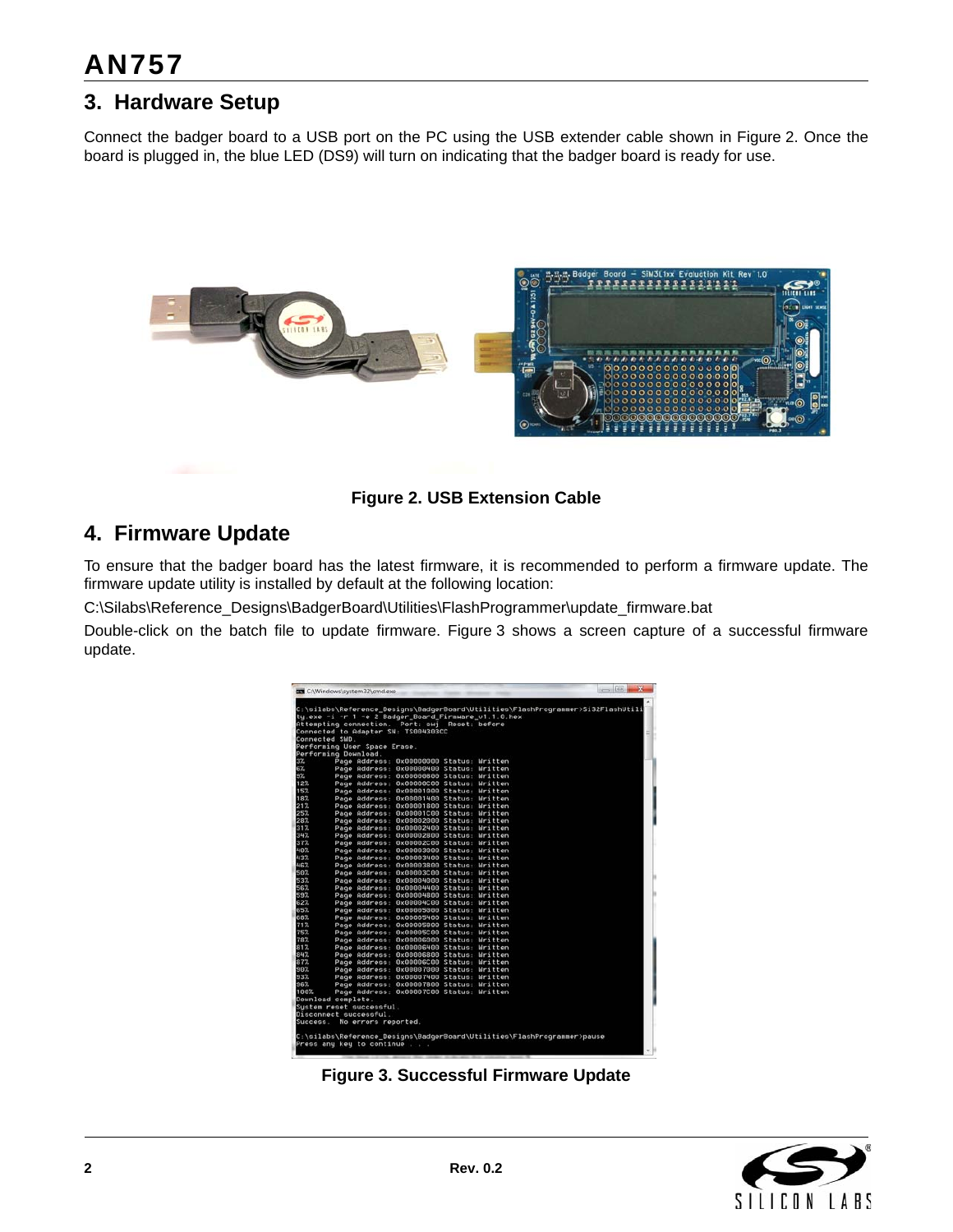## **5. Charging the Badger Board**

The badger board is charging any time it is plugged into USB and the blue LED (DS9) is turned on. The badger board will charge to 75% capacity (3.3 V) in approximately 90 seconds and to 100% capacity (3.8 V) in 3 to 5 minutes. There is no risk of overcharging the supercapacitor if the board is connected to USB indefinitely.

### **6. Demonstration Mode**

The demonstration mode cycles though the key power specs for the SiM3L1xx MCU. Press the push button switch (S1) to advance to the next specification. After all the specifications have been displayed, the elapsed time (since the charger was last disconnected) and the current voltage on the super capacitor are displayed on the LCD.

After approximately one minute of inactivity, the badger board will return to the home screen displaying the letters "SILABS".

### **7. Badge Mode**

Holding the push button switch (S1) for approximately three seconds and releasing it when four arrows appear in the top left corner of the LCD will toggle the badger board between demonstration mode and badge mode. In badge mode, a user-defined string of up to 40 characters is displayed on the LCD. Strings longer than eight characters will automatically scroll across the LCD display.

There are two ways to specify the user-defined string. The first method is to use Toolstick Terminal, and the second method is through the light sensor. The Toolstick Terminal creates a serial communication link between the PC and the MCU using the existing USB connection to carry data. The Terminal should be configured for 9600 baud 8-N-1 communication. Upon detecting a terminal connection, the badger board will automatically enter badge mode and display any string entered into the terminal. [Figure 4](#page-2-0) shows a screen capture of the Toolstick Terminal.

| Silicon Laboratories ToolStick Terminal                                                                                       |                                                                                                                                                                            | $\overline{\mathbf{x}}$<br>$=$<br>$\equiv$ |
|-------------------------------------------------------------------------------------------------------------------------------|----------------------------------------------------------------------------------------------------------------------------------------------------------------------------|--------------------------------------------|
| Terminal ToolStick Help                                                                                                       |                                                                                                                                                                            |                                            |
| Connection<br>Current Pin State<br>GPIO0 High<br>TS004A4B38<br>$\overline{\psi}$<br>GPI01 High<br>Disconnect<br>C2 Reset High | Pin State Configuration<br>Do Not Write GPIO0<br>$\overline{\phantom{m}}$<br>Do Not Write GPI01<br>$\overline{\phantom{a}}$<br>Do Not Set C2 Reset<br>$\blacktriangledown$ | Set Selected Pin<br><b>States</b>          |
| Transfer Data:<br>Receive Data:                                                                                               | Data Format-<br>Capture Data to File<br>∸<br>C ASCII Format<br>Receive File:<br>C Hex Format<br>receive_data.txt<br>Send Data<br>Send File<br>▼                            | $\cdots$<br>Capture Receive Data to File   |
| Enter a string (max 40 characters):<br>CONNECTED - 9600 - No Parity - No Flow Control - 8 Data Bits - 1 Stop Bit              |                                                                                                                                                                            | lear Receive Da                            |

**Figure 4. Toolstick Terminal**

<span id="page-2-0"></span>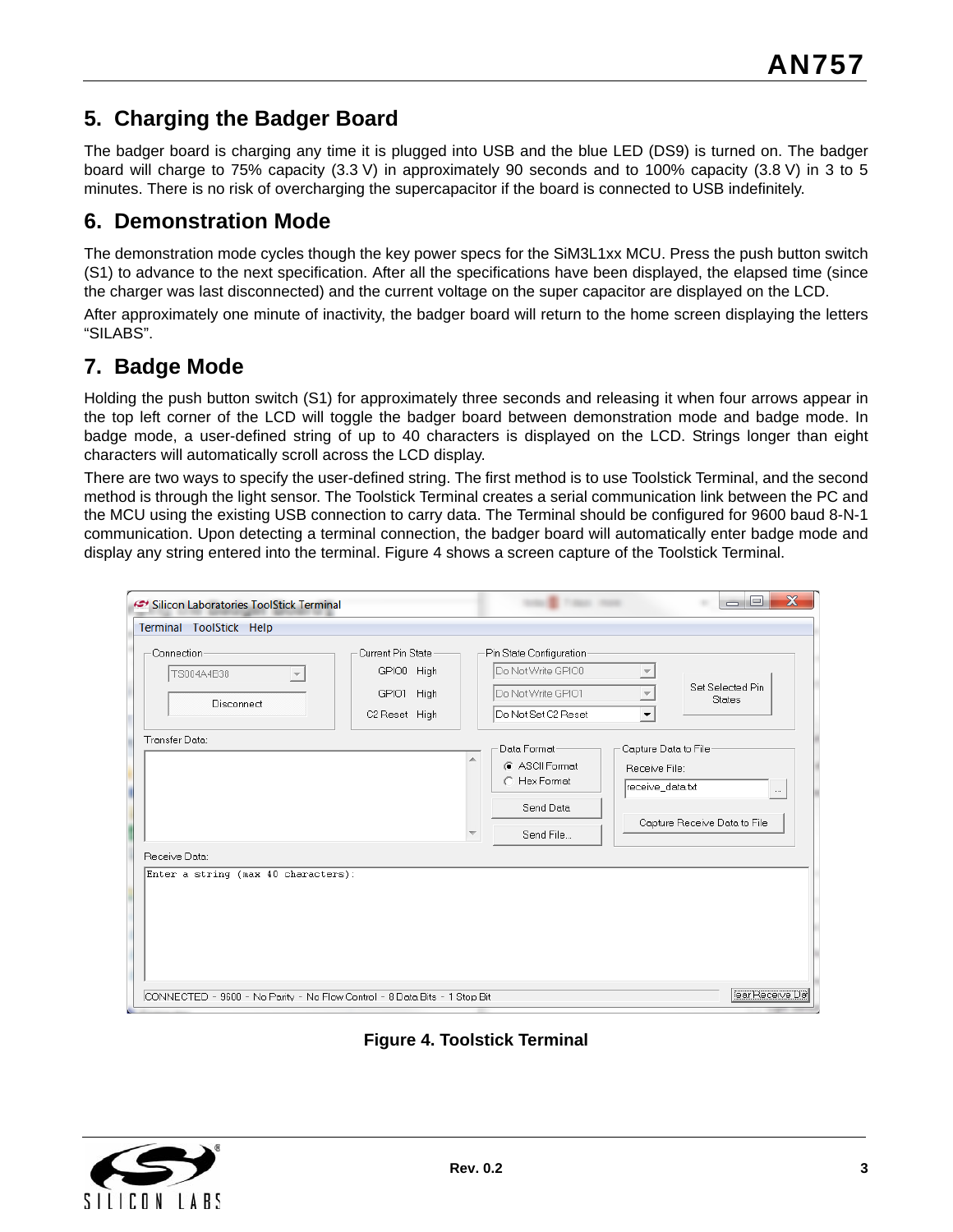# **8. Programming Mode**

The user-defined string can be programmed through the light sensor. Hold the push button switch (S1) down until four arrows appear and then disappear from the screen (approximately six seconds). Upon releasing the switch, the LCD will display "Sensing" and begin a 10-second countdown. A "light-to-dark" transition on the light sensor will initiate the data transfer over the light sensor.

The Badger Board iOS App, available from the iTunes App Store, can be used to generate the light pulses necessary to specify a user string. Type the string into the text box and press start to begin. The screen of the iOS device will turn dark and begin a countdown. Touching the screen will pause the countdown and provide additional time to place the iOS device near the light sensor. Placing the iOS device face down on the light sensor with the dark screen showing will generate the "light-to-dark" transition required to synchronize the devices.

Once the countdown on the iOS device expires, a series of light pulses will be generated by the iOS device and captured by the light sensor. After the transmission is complete, the user string is displayed on the badger board LCD. [Figure 5](#page-3-0) shows screenshots from the iOS application and a badger board user string being updated over the light sensor interface.







<span id="page-3-0"></span>

**Figure 5. Updating User String over Light Sensor Interface**

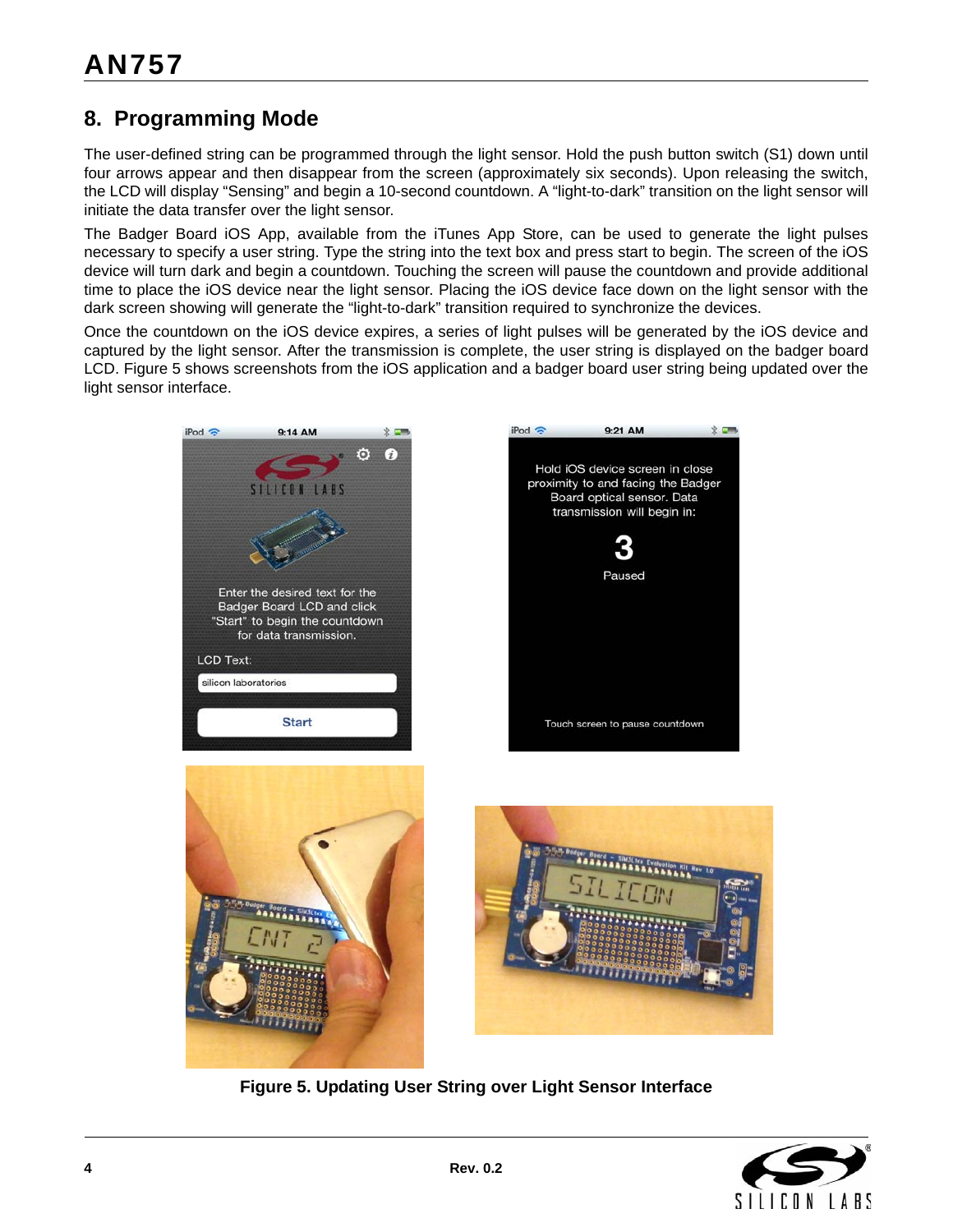Occasionally, ambient light conditions will not be ideal for updating the user-defined string over the light sensor interface. It is important that the iOS device be located in close proximity to the badger board to block out ambient light when it is transmitting a "dark" pulse. It is equally important to ensure that the iOS screen brightness is set high enough to generate sufficient light when transmitting a "light" pulse. On iOS 5 and later devices, the screen brightness will automatically be set to maximum brightness during the transmission and then restored to the user setting. This feature can be disabled from the configuration menu.

The default transmission rate is 60 Hz (or 60 pulses per second). For operation under non-ideal conditions, the transmission rate may be slowed down to reduce the chance of experiencing bit errors. [Figure 6](#page-4-0) shows the configuration menu on an iOS 4 device.

| iPod ?                       | 9:46 AM                  |  |  |    | $\frac{1}{2}$ |  |
|------------------------------|--------------------------|--|--|----|---------------|--|
| <b>Settings</b>              |                          |  |  |    |               |  |
| Data Transmission Frequency: |                          |  |  |    |               |  |
|                              | 60Hz 30Hz 20Hz 15Hz 10Hz |  |  |    |               |  |
|                              | Countdown Time:          |  |  |    |               |  |
| 10s                          | 5s                       |  |  | 3s | 1s            |  |
|                              |                          |  |  |    |               |  |
|                              |                          |  |  |    |               |  |
|                              |                          |  |  |    |               |  |
| <b>Done</b>                  |                          |  |  |    |               |  |
|                              |                          |  |  |    |               |  |



## <span id="page-4-0"></span>**9. Turning Off the Badger Board**

The badger board can be turned off by holding the push button switch (S1) until four arrows appear, disappear, and then a single down arrow appears (approximately eight seconds). When turned off, pressing the push button switch turns on the device.

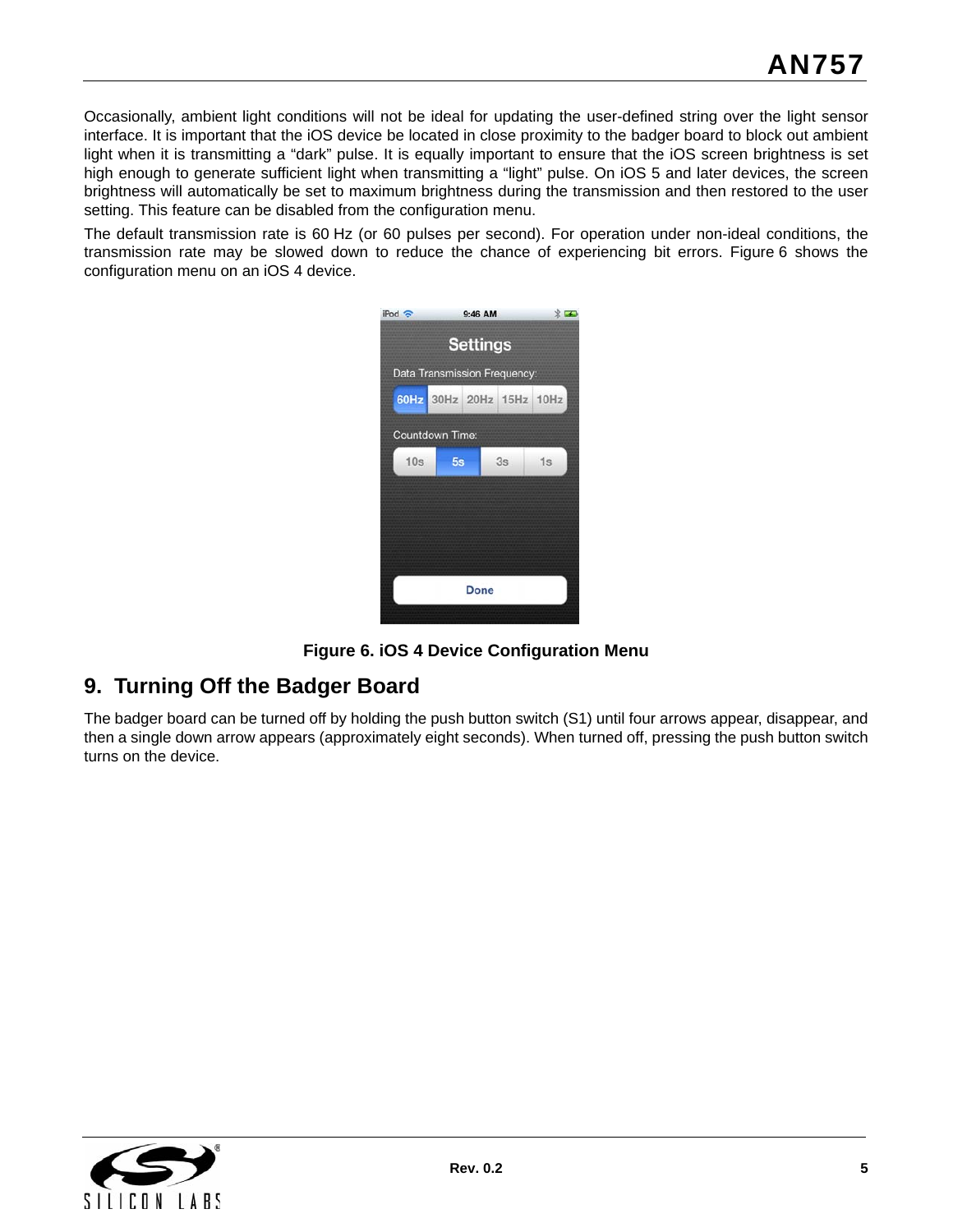# **10. Badger Board Hardware Overview**

The badger board enables low-power application development on the SiM3L166 MCU and easy prototyping for other SiM3L1xx MCUs. [Figure 7](#page-5-0) shows the badger board features. Full schematics for the board can be found in [12. "Schematics" on page 9.](#page-8-0)



**Figure 7. Badger Board Features**

<span id="page-5-0"></span>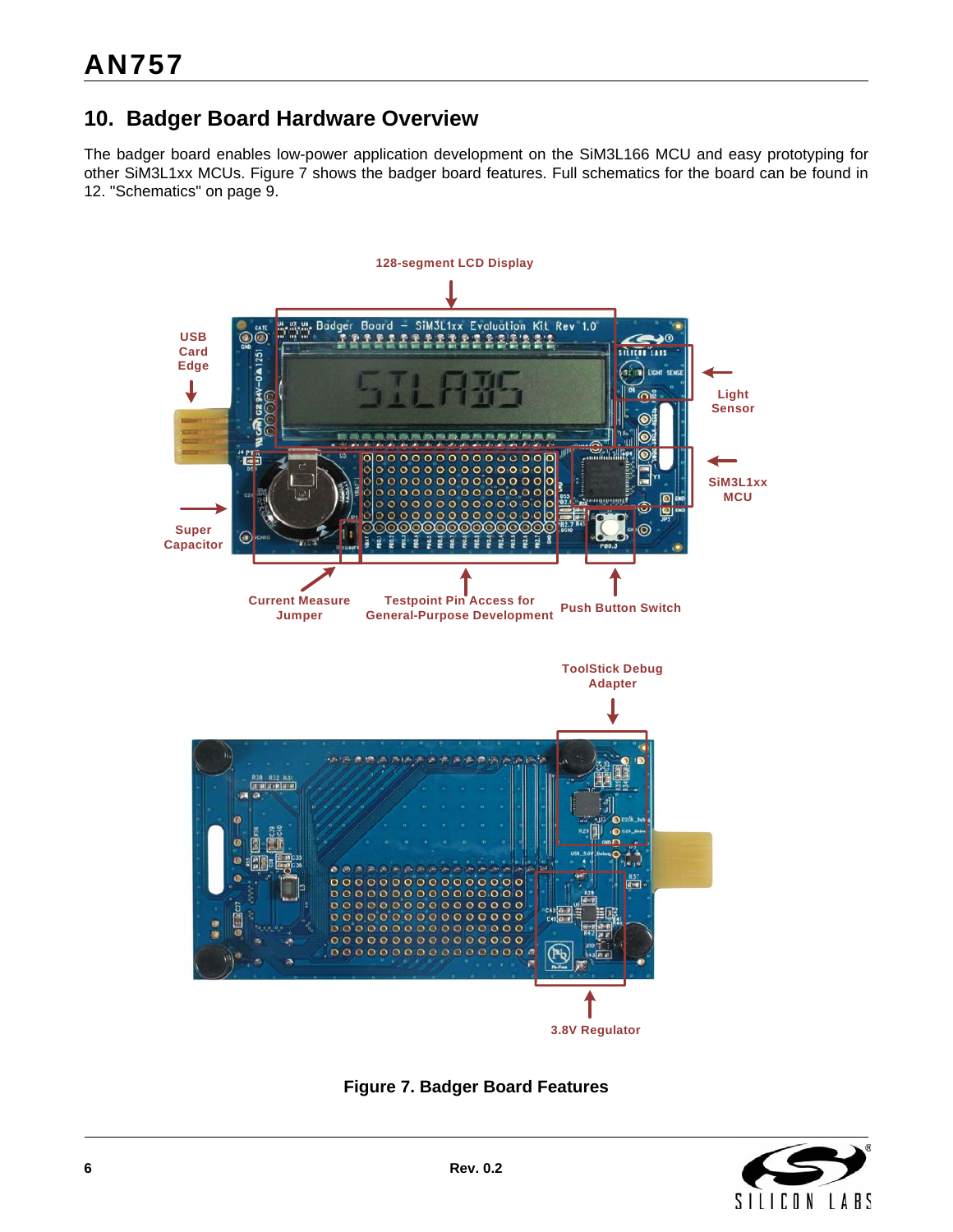### **10.1. Push-Button Switches and LEDs (S1, DS5, DS9, DS10)**

The badger board has a push-button switch and two LEDs summarized in [Table 1.](#page-6-0) The switches connect to PB0.3 (S1). The switch is normally open and pulls the pin voltage to ground when pressed.

<span id="page-6-0"></span>Port pin PB2.6 connects to the red LED (DS8), and PB2.7 connects to the green LED (DS10). The blue power LED (DS9) turns on when USB power is applied to the board. The red and green LEDs connect to VBAT through a current-limiting resistor and are enabled by driving the pin voltage to ground.

| <b>GPIO Pin</b> | <b>Switch or LED</b>    |  |  |
|-----------------|-------------------------|--|--|
| PB0.3           | Push-Button Switch (S1) |  |  |
| PB2.6           | Red LED (DS5)           |  |  |
| <b>PB2.7</b>    | Green LED (DS10)        |  |  |
|                 | Blue POWER LED (DS9)    |  |  |

**Table 1. Badger Board Switch and LEDs**

#### **10.2. Super Capacitor (C26) and Current Measurement Header(JP1)**

The supercapacitor (C26) is the energy storage medium used in the badger board. Removing the shorting block from JP1 will disconnect the supercapacitor from the MCU and allow the MCU's supply current to be measured. When plugged into USB, the supercapacitor is charged to a nominal voltage of 3.8 V.

#### **10.3. ToolStick Debug Adapter (U3)**

The badger board features a debug adapter via the card edge USB connector. This debug adapter can be used with the Precision32 (1.0.2 and higher) and ARM uVision IDEs (4.54 and higher). When using an older version of the IDEs, the debug adapter DLLs in the IDE directories must be replaced to support the ToolStick Debug Adapter. Contact technical support (see "Contact Information" on page [14](#page-13-0)) for more information.

The ToolStick Debug Adapter also provides a ToolStick Terminal interface, which creates a virtual USB-based terminal to access the UART pins on the MCU. Connecting the board to an older version of the ARM uVision IDE or using an older version of the Flash Programming Utility may result in the Debug Adapter firmware being downgraded and loss of the ToolStick Terminal interface. If this occurs, simply perform a firmware update as described in [4. "Firmware Update" on page 2,](#page-1-2) and this process will restore the ToolStick Terminal interface.

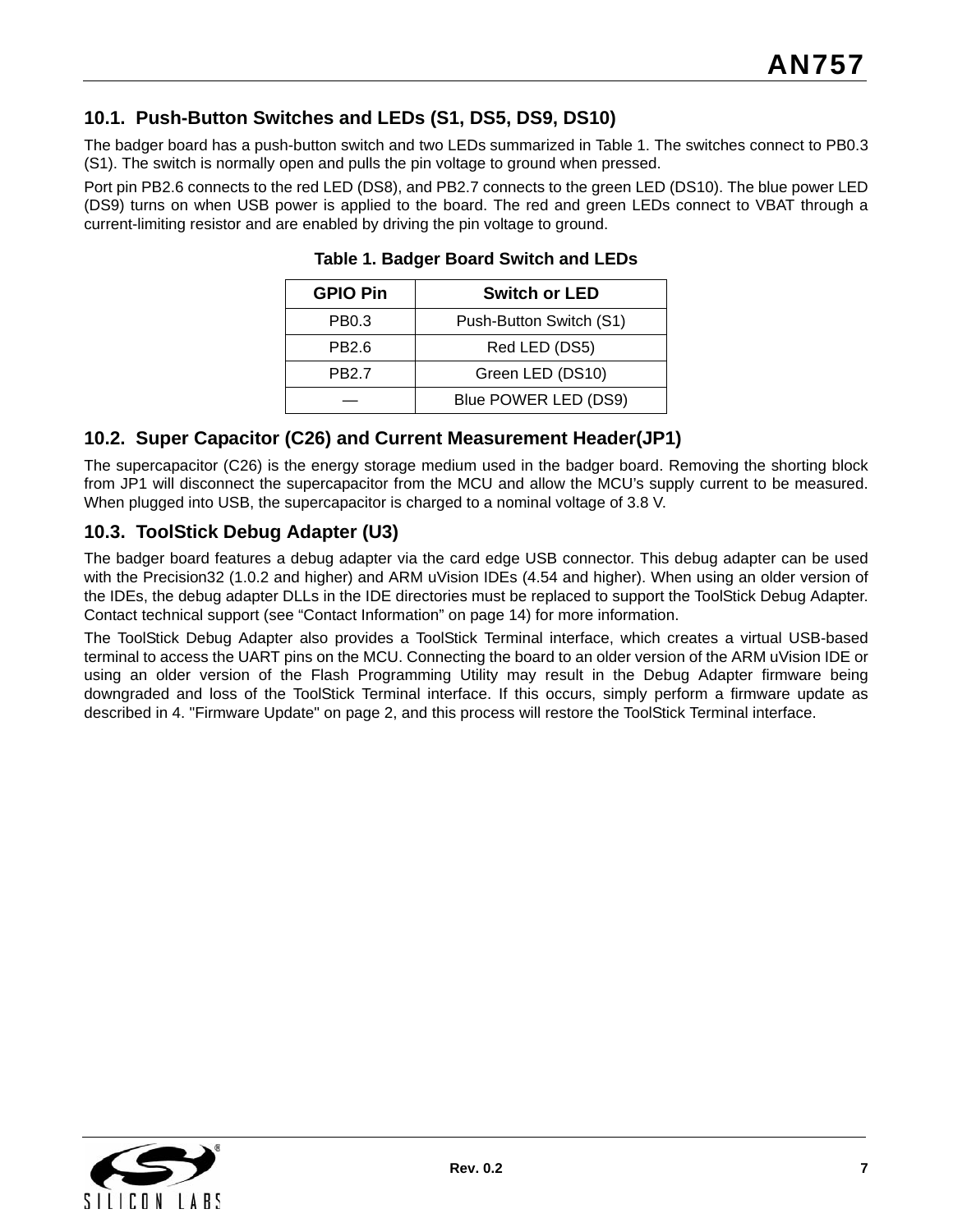# **11. Badger Board Firmware Overview**

#### **11.1. System Overview**

The badger board firmware uses an event-driven architecture to stay in Power Mode 8 (PM8) at all times except when necessary to perform a system task. The two hardware wakeup sources used are pin wake and RTC wake. In active mode, the MCU operates on its 20 MHz low-power oscillator, and the APB clock is set to AHB/2.

#### **11.2. SiM3L166 Module Usage**

The modules used by the badger board firmware are:

- **SARADC0**: Measures the supercapacitor voltage
- **LPTIMER0:** Performs auto-baud detection when communicating over the light sensor interface
- **USART0:** Used for updating the user string using ToolStick Terminal
- **RTC0 in LFO mode**: Provides a time base for software and sets the LCD refresh rate
- **LCD0: Drives the LCD**

#### **11.3. Power Saving Software Techniques**

The badger board firmware implements a number of power saving techniques to allow the badger board to achieve a long operating life:

- **Event Driven Architecture:** Firmware architecture maximizes time spent in the ultra-low-power PM8.
- **Segment Resetting: LCD** segment resetting reduces load current by up to 40%.
- **Vector-Based Scrolling:** Strings longer than eight characters are turned into a series of vectors stored in RAM, which can be very efficiently loaded into the LCD registers. Using this method significantly reduces the CPU time required to repaint the LCD.
- **Display Auto-Off:** Software will automatically turn off the display after 15 minutes when the supercapacitor voltage is below 2.5 V. Pressing the push-button switch turns on the display.

#### **11.4. Firmware Listing**

The badger board firmware is distributed with this application note.

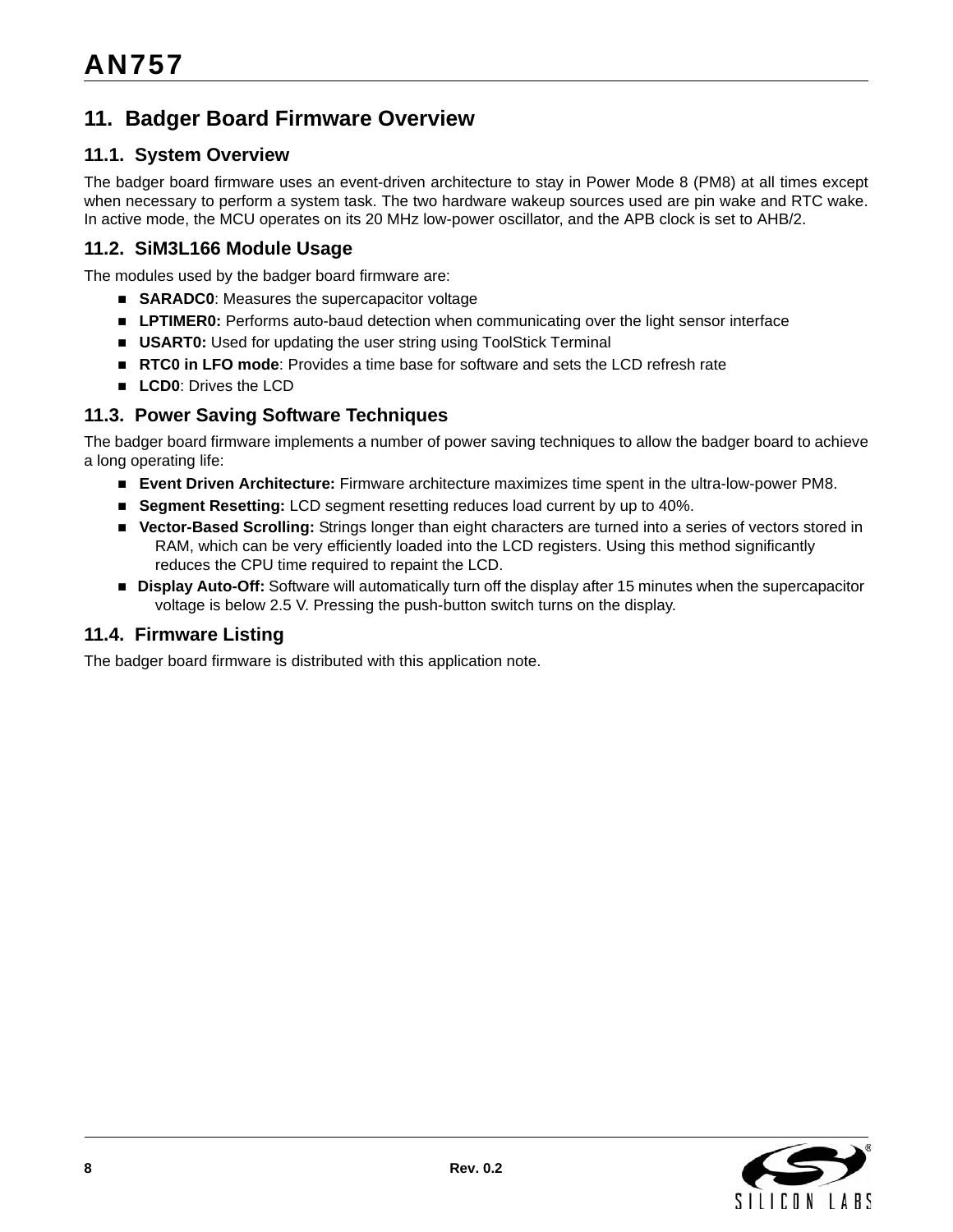# <span id="page-8-0"></span>**12. Schematics**



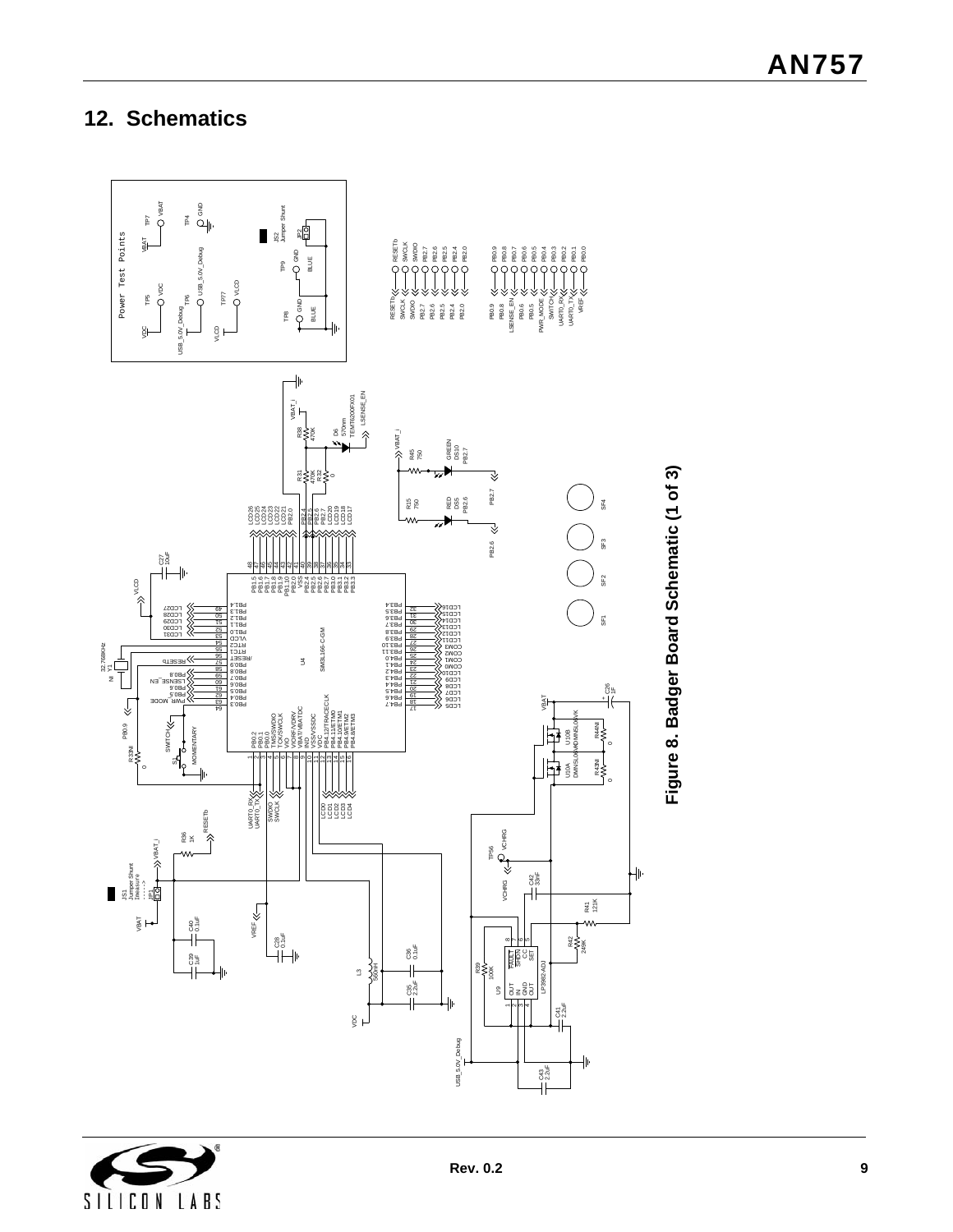

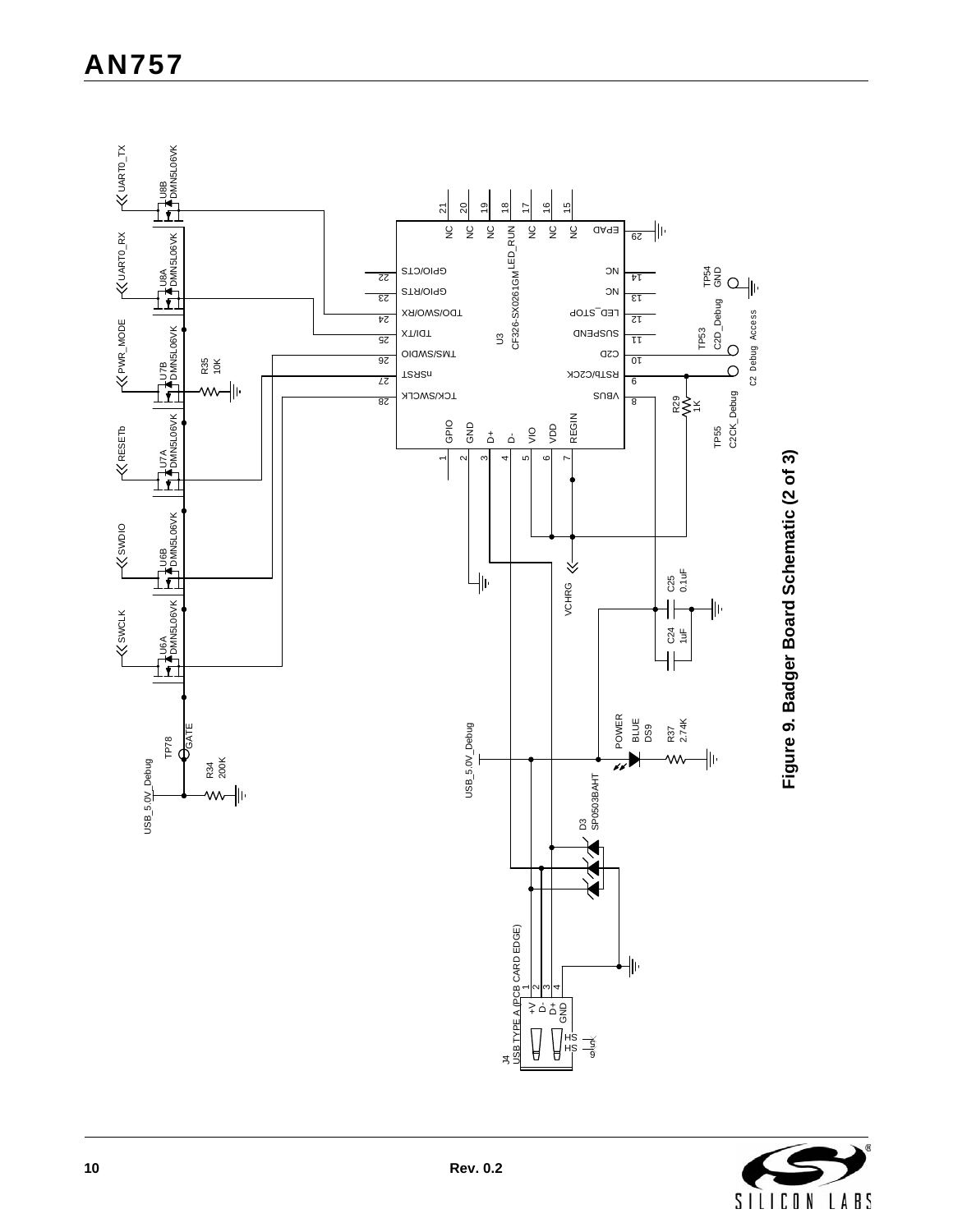



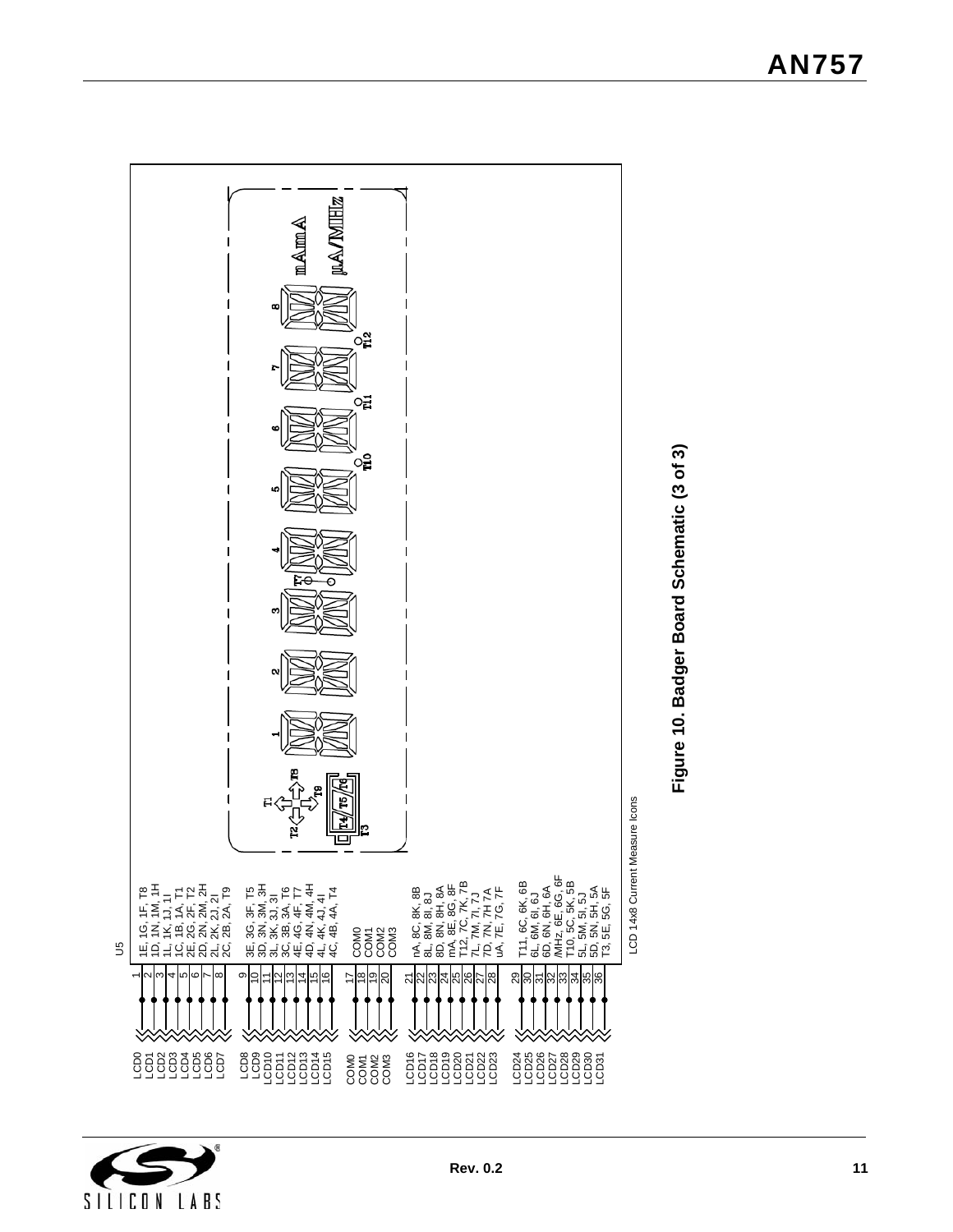# **13. Bill of Materials**

| Reference             | <b>Part Number</b>  | <b>Source</b>           | <b>Description</b>          |
|-----------------------|---------------------|-------------------------|-----------------------------|
| C24, C39              | C0603X7R100-105K    | Venkel                  | 1 µF Capacitor              |
| C25, C28,<br>C36, C40 | C0603X7R100-104K    | Venkel                  | 0.1 µF Capacitor            |
| C <sub>26</sub>       | EEC-S5R5H105        | Panasonic               | 1F Super Capacitor          |
| C <sub>27</sub>       | C0603X5R6R3-106M    | Venkel                  | 10 µF Capacitor             |
| C35, C41,<br>C43      | C0603X7R100-225K    | Venkel                  | 2.2 µF Capacitor            |
| C42                   | C0402X7R160-333K    | Venkel                  | 33 nF Capacitor             |
| D <sub>3</sub>        | SP0503BAHTG         | Littlefuse              | SP0503BAHT Protection Diode |
| D <sub>6</sub>        | TEMT6200FX01        | Vishay                  | 570 nm Light Sensor         |
| <b>DS10</b>           | SML-LX0603GW        | Lumex Inc.              | Green LED                   |
| DS <sub>5</sub>       | SML-LX0603IW        | Lumex Inc.              | Red LED                     |
| DS9                   | LTST-C190TBKT       | Lite-On Technology Corp | <b>Blue LED</b>             |
| J4                    | <b>USB A PLUG</b>   | <b>NONE</b>             | USB Type A (PCB Card Edge)  |
| JP1                   | TSW-102-07-T-S      | Samtec                  | Header                      |
| <b>JS1, JS2</b>       | <b>SNT-100-BK-T</b> | Samtec                  | Jumper Shunt                |
| L <sub>3</sub>        | ELJ-FBR56MF         | Panasonic               | 560 nH Inductor             |
| R15, R45              | CR0603-16W-7500F    | Venkel                  | 750 $\Omega$ Resistor       |
| R <sub>29</sub>       | CR0603-10W-1001F    | Venkel                  | 1 k $\Omega$ Resistor       |
| R32                   | CR0603-16W-000      | Venkel                  | 0 $\Omega$ Resistor         |
| R31, R38              |                     |                         | 470 kΩ Resistor             |
| R34                   | CR0603-10W-2003F    | Venkel                  | 200 kΩ Resistor             |
| R35                   | CR0603-10W-103J     | Venkel                  | 10 k $\Omega$ Resistor      |
| R36                   | CR0603-10W-1001J    | Venkel                  | 1 k $\Omega$ Resistor       |
| R37                   | CR0603-16W-2741F    | Venkel                  | 2.74 k $\Omega$ Resistor    |
| R39                   | CR0603-10W-104J     | Venkel                  | 100 k $\Omega$ Resistor     |
| R41                   | CR0603-10W-1213F    | Venkel                  | 121 k $\Omega$ Resistor     |
| R42                   | ERJ-3EKF2493V       | Panasonic               | 249 k $\Omega$ Resistor     |

### **Table 2. Badger Board Bill of Materials**

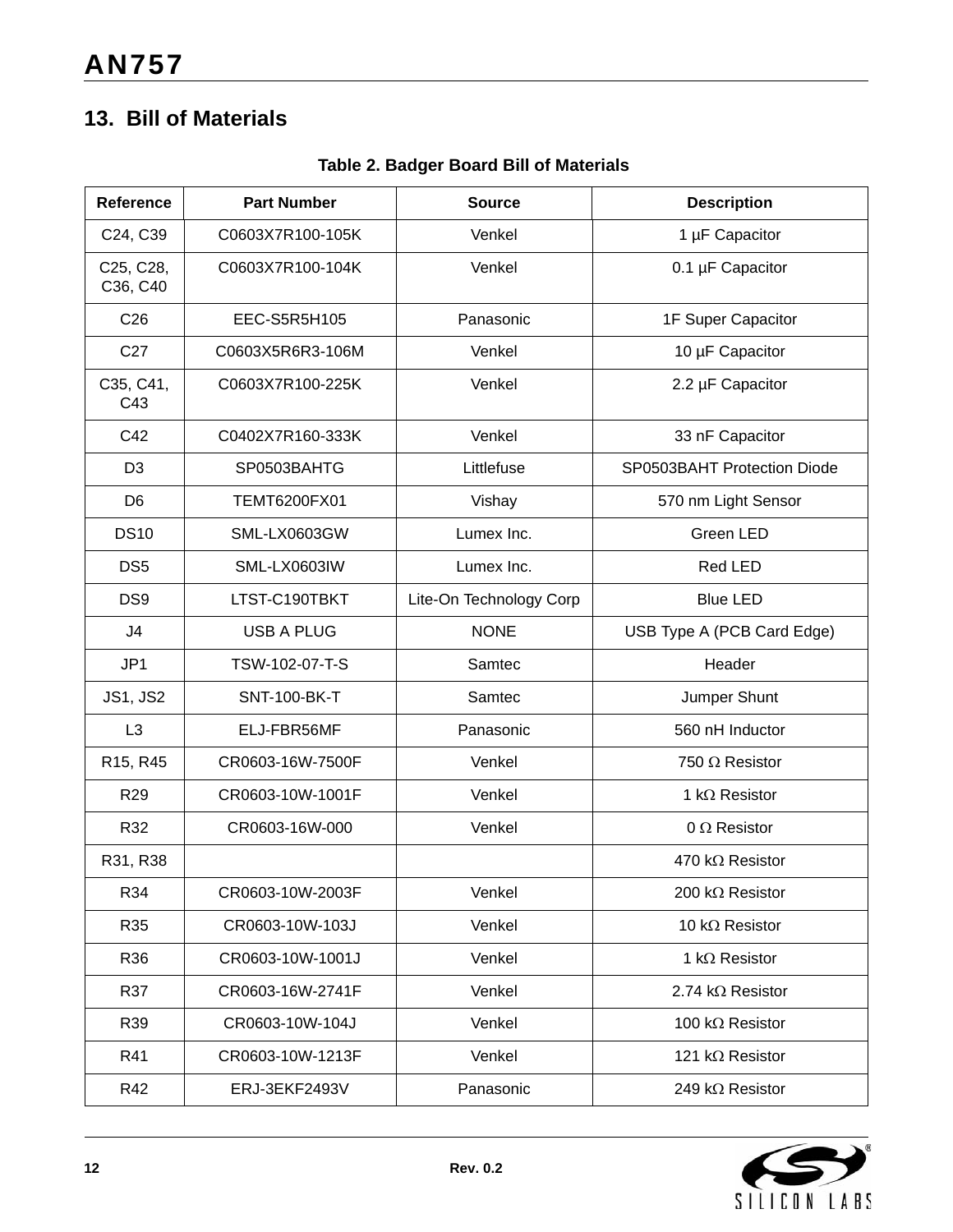| Reference                      | <b>Part Number</b> | <b>Source</b>            | <b>Description</b>             |
|--------------------------------|--------------------|--------------------------|--------------------------------|
| S <sub>1</sub>                 | EVQ-PAD04M         | Panasonic Corp.          | Momentary                      |
| SF1, SF2,<br>SF3, SF4          | SJ61A6             | 3M                       | <b>Bumper</b>                  |
| U <sub>3</sub>                 | CF326-SX0261GM     | <b>SiLabs</b>            | CF326-SX0261GM                 |
| U <sub>4</sub>                 | SiM3L166-C-GM      | <b>SiLabs</b>            | SiM3L166-C-GM                  |
| U5                             | GS-12811BA-1-1     | Glory Sound Asia         | LCD 14x8 Current Measure Icons |
| U6, U7, U8,<br>U <sub>10</sub> | DMN5L06VK          | Diodes Inc.              | DMN5L06VK                      |
| U9                             | LP3982IMM-ADJ      | <b>Texas Instruments</b> | LP3982-ADJ                     |

**Table 2. Badger Board Bill of Materials (Continued)**